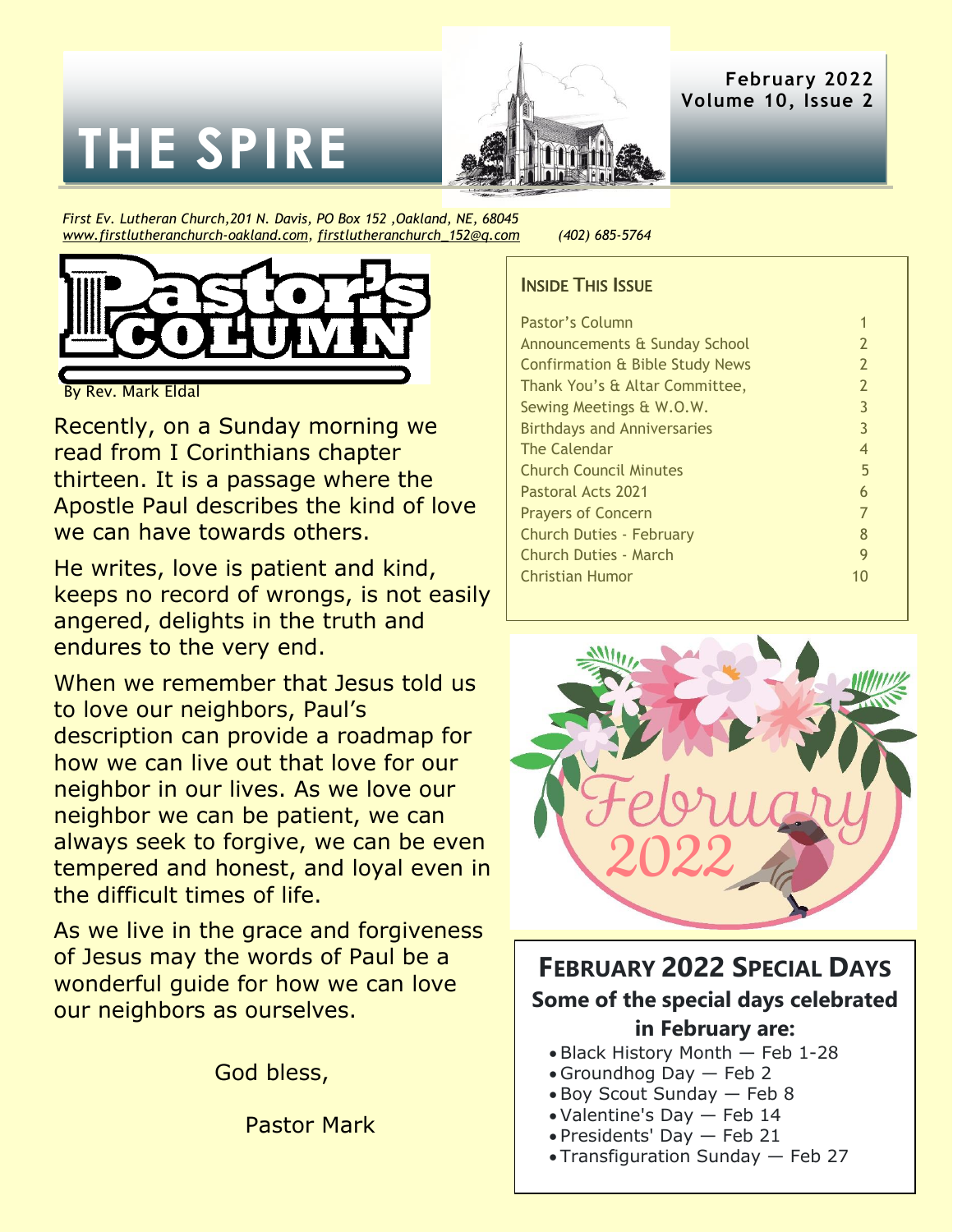## **ANNOUNCEMENTS**

**If you would like to donate Thrivent dollars** to First Ev. Lutheran Church, contact Clare Wiltse.

**The 2022 offertory envelopes** are in the multipurpose room, please take yours home.

**There are sub-sandwiches available** again for Super Bowl Sunday as a fundraiser, at a cost of \$5/sandwich. The forms are located in the multipurpose room and inside the bulletin. Please fill out and place in the offering plate.

**We have new hymnals in the pews.** If anyone would like an old hymnal, you are free to take one from the totes in the basement or in the closet at the back of church.

## **SUNDAY SCHOOL NEWS**

**Sunday School classes** resumed Sunday Jan. 9<sup>th</sup>, 2022. We will be having our Valentine's Day Party February 14<sup>th</sup> Sunday school has resumed. We will sing February 13<sup>th</sup>, March 13th, April 11th **(Palm Sunday)**, and May 8th **(Mother's Day)**.

## **CONFIRMATION NEWS**

**Confirmation** will meet at 6:30 – 8:30 p.m.

## **BIBLE STUDY NEWS**

**Youth Group** will be meeting every Wednesday from 6:30-8:30 p.m. A meal will be provided. It is open to all current Junior and Senior High students in the community**.**

**Men's Bible Study** is on the 1<sup>st</sup> and 3<sup>rd</sup> Wednesday of the month at 9:00 AM.

**Growing Together - Small Group–** Growing Together - Small Group meets Sundays at 11:00 in the back of church or downstairs if the choir is practicing. Our study of Genesis does not require any preparation and you can join any time. All are welcome!

## **THANK YOU'S**

**Thank you to all who** helped to take down the Christmas decorations at the church on Friday morning, January 14<sup>th</sup>.

**A special thank you** to Tom & Phyllis Meyer for remodeling/repairing the storage room in the basement and Sandy Husar for helping them repairing and painting the east wall by the staircase. Your hard work is so appreciated!!

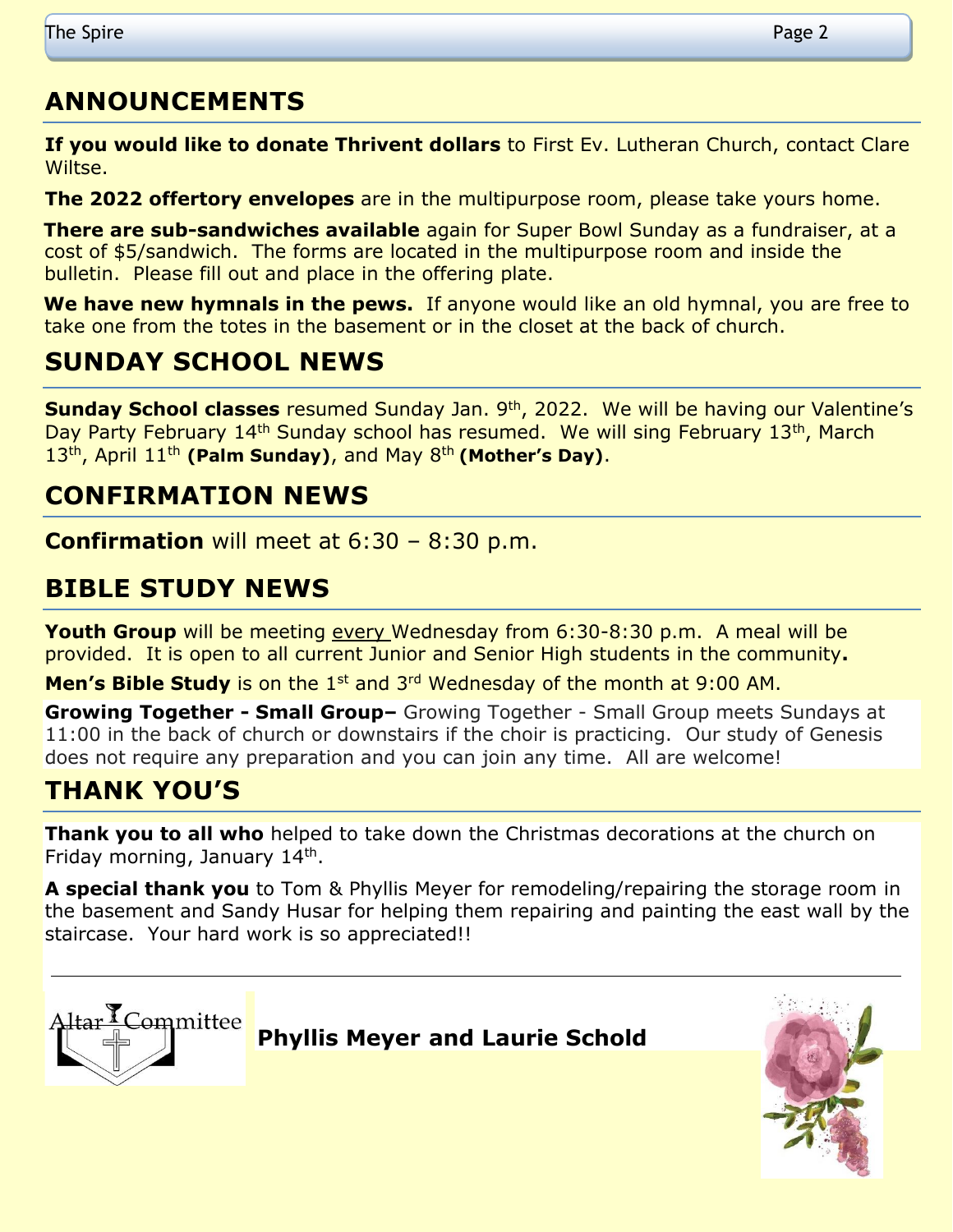## **SEWING MEETINGS**

## **EVERY MONDAY AND TUESDAY MORNINGS**

**8:30 a.m. -12:00 p.m.** 

## **W**omen **O**f the **W**ord

February 2…… Bingo @ O.H.— 9:30 a.m.……… Hannah

February 7……Executive Meeting — 9 a.m.

February 9 ……Group Meetings — 9:00 a.m. & 5:00p.m.

Clean Kitchen …………… Youth Group

## **FEBRUARY BIRTHDAYS**

- Wendi Anderson
- Lois Schneekloth, Javar Larson, Myesha Larson
- Garrett Klausen, Raymond Satree
- Denise Enstrom, Carl Magnusson,
- Louden Pelan
- Carolyn Magnusson
- Elizabeth Moderow, Sara Anderson
- Tammy Deemer, Amy Rost, Helen Murray
- Merlin Anderson, Leon Uman
- Daniel Tanksley, Wrenley VonEssen
- Jeremiah Johnson, Tom Mallette, Vernelle Nelson, Brittany Sznajder-Murray
- Dorothy Miller, Bryanna Olson, Perry Rogers, Sarah Wallace
- Arista Findlay, Joan Magnusson, Sharon Peterson
- Brian Stover, Sally Johnson
- Patrick Wonka
- Mona Tanksley
- Darrell Schneekloth
- Wyatt Seagren
- Adilen Rennerfeldt, Beverly "Jean" Richards (96)
- Joshua Deemer
- LaVerne Kellner
- Kathy Pearson
- Don Johnson







## **FEBRUARY ANNIVERSARIES**

- Jon and Chloine Johnson
- Ben and Linda Murray
- Alan and Tammy Schinck
- Delwin and Sandra Slatt
- Vern and Lucetta Jensen
- James and Audrey Unwin



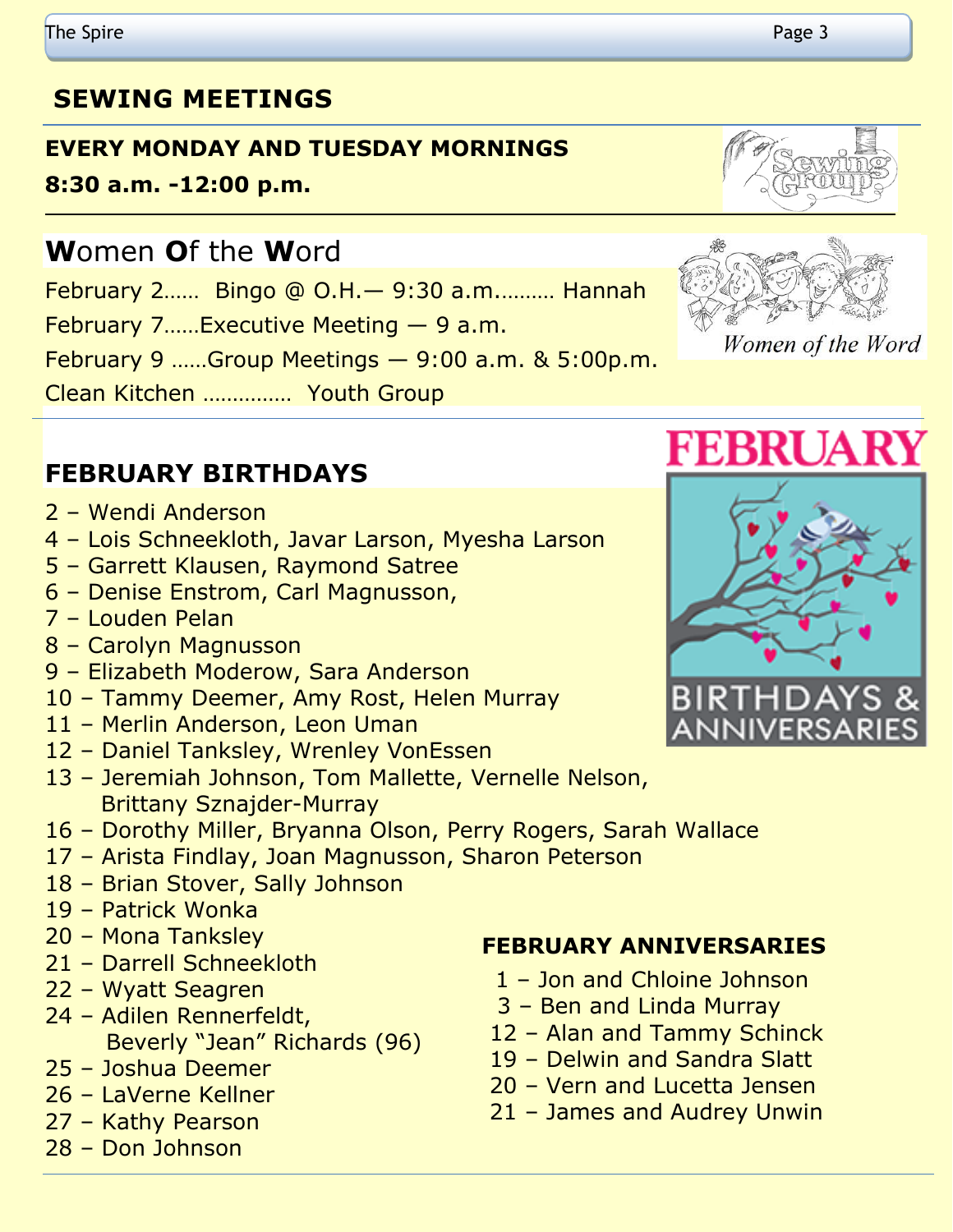## **FEBRUARY – 2022**

| <b>Sun</b>                                                                                                                              | <b>Mon</b>                                                                                        | <b>Tue</b>                                                                                    | <b>Wed</b>                                                                                                                                         | <b>Thu</b>                                                              | Fri            | <b>Sat</b>                                                      |
|-----------------------------------------------------------------------------------------------------------------------------------------|---------------------------------------------------------------------------------------------------|-----------------------------------------------------------------------------------------------|----------------------------------------------------------------------------------------------------------------------------------------------------|-------------------------------------------------------------------------|----------------|-----------------------------------------------------------------|
| 30<br>9:30AM WORSHIP<br><b>SERVICE</b><br>10:30AM<br><b>FELLOWSHIP &amp;</b><br><b>SUNDAY SCHOOL</b>                                    | 31<br>8:30 AM<br><b>SEWING</b><br><b>GROUP</b>                                                    | $\mathbf{1}$<br>8:30 AM<br><b>SEWING</b><br><b>GROUP</b><br>7:30 AM<br>A.A.<br><b>MEETING</b> | 2<br>9:00AM MEN'S<br><b>BIBLE STUDY</b><br>6:30PM -8:30 P.M.<br><b>CONFIRMATION &amp;</b><br><b>YOUTH GROUP</b><br><b>GROUND HOG</b><br><b>DAY</b> | 3<br>8:00 AM<br>N.A. MEETING                                            | $\overline{4}$ | 5 <sup>5</sup><br>5:30PM<br><b>WORSHIP</b><br><b>SERVICE</b>    |
| 6<br>9:30AM REVERE<br><b>SERVICE</b><br>10:30AM<br><b>FELLOWSHIP &amp;</b><br><b>SUNDAY SCHOOL</b><br>10:45 AM CHOIR<br><b>PRACTICE</b> | $\overline{7}$<br>8:30 AM<br><b>SEWING</b><br><b>GROUP</b><br><b>LINCOLN'S</b><br><b>BIRTHDAY</b> | 8<br>8:30 AM<br><b>SEWING</b><br><b>GROUP</b><br>7:30 AM<br>A.A.<br><b>MEETING</b>            | 9<br>6:30PM -8:30 P.M.<br><b>CONFIRMATION &amp;</b><br><b>YOUTH GROUP</b>                                                                          | 10<br>8:00 AM<br>N.A. MEETING                                           | 11             | 12 <sup>°</sup><br>5:30PM<br><b>COMMUNION</b><br><b>SERVICE</b> |
| 13<br>9:30AM YOUTH/<br><b>COMMUNION</b><br><b>SERVICE</b><br>10:30AM<br><b>FELLOWSHIP &amp;</b><br><b>SUNDAY SCHOOL</b>                 | 14<br>8:30 AM<br><b>SEWING</b><br><b>GROUP</b><br><b>VALENTINE'S</b><br><b>DAY</b>                | 15<br>8:30 AM<br><b>SEWING</b><br><b>GROUP</b><br>7:30 AM<br>A.A.<br><b>MEETING</b>           | 16<br>9:00AM MEN'S<br><b>BIBLE STUDY</b><br>6:30PM -8:30 P.M.<br><b>CONFIRMATION &amp;</b><br><b>YOUTH GROUP</b>                                   | 17<br>8:00 AM<br>N.A. MEETING<br><b>WASHINGTON'S</b><br><b>BIRTHDAY</b> | 18             | 19<br>5:30PM<br><b>WORSHIP</b><br><b>SERVICE</b>                |
| 20<br>9:30AM WORSHIP<br><b>SERVICE</b><br>10:30AM<br><b>FELLOWSHIP &amp;</b><br><b>SUNDAY SCHOOL</b>                                    | 21<br>8:30 AM<br><b>SEWING</b><br><b>GROUP</b><br><b>PRESIDENT'S</b><br><b>DAY</b>                | 22<br>8:30 AM<br><b>SEWING</b><br><b>GROUP</b><br>7:30 AM<br>A.A.<br><b>MEETING</b>           | 23<br>$6:30PM - 8:30 P.M.$<br><b>CONFIRMATION &amp;</b><br><b>YOUTH GROUP</b>                                                                      | 24<br>8:00 AM<br>N.A. MEETING                                           | 25             | 26<br>5:30PM<br><b>WORSHIP</b><br><b>SERVICE</b>                |
| 27<br>9:30AM WORSHIP                                                                                                                    | 28<br>8:30 AM                                                                                     |                                                                                               |                                                                                                                                                    |                                                                         |                |                                                                 |
| <b>SERVICE</b><br>10:30AM<br><b>FELLOWSHIP &amp;</b><br><b>SUNDAY SCHOOL</b>                                                            | <b>SEWING</b><br><b>GROUP</b>                                                                     |                                                                                               |                                                                                                                                                    |                                                                         |                |                                                                 |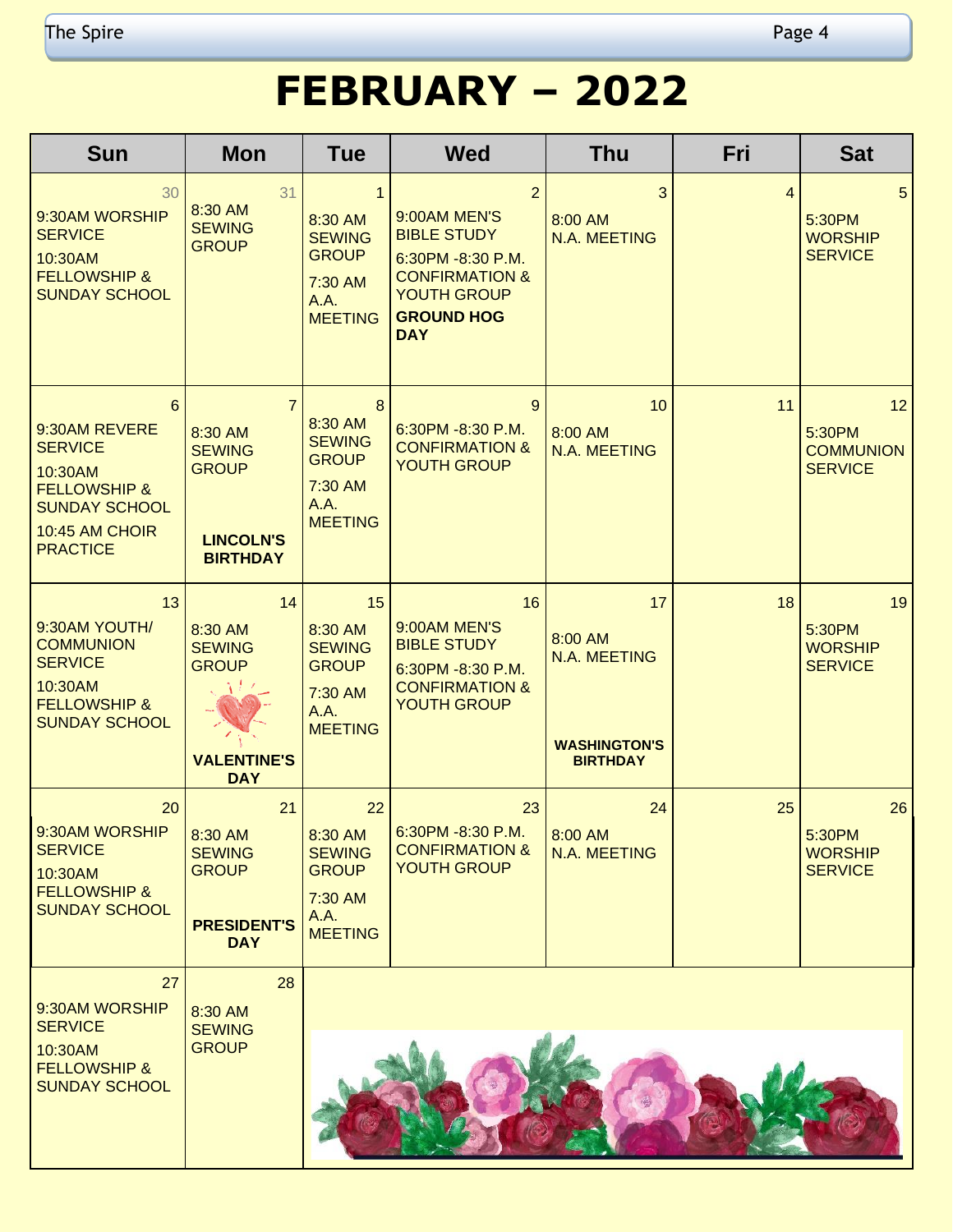

#### **First Evangelical Lutheran Church Oakland, NE**

The Church Council met Monday, January 3, 2022 at 7:04 p.m. Members in attendance were Pastor Mark Eldal, Nathan Anderson, Susan Mulder, Kathy Pearson, Melanie Johanson, and Clendon Rost. Devotions were given by Pastor Mark.

Minutes of the previous meeting were read and approved.

Treasurer's report given by Susan Mulder

Pastor Mark provided copies of his report with a review for the month of December.

#### **Old Business:**

Property updates: The concrete was poured for the parking lot sidewalk curb. There was an electrical issue in the basement, Max Christiansen fixed outlet and lights. Nathan contacted Tom Meyer to do some handyman work of the back wall in the basement.

It was brought up that the upstairs coffee pot is causing a short in the electrical system, will contact Max for his opinion.

Hymnals: Kathy Pearson will look into getting them ordered.

#### **New Business:**

Need to get yearly committee reports to Tess for annual report.

The annual meeting will be Sunday, January 30, 2022 after the church service.

After some discussion, we will not serve a meal again this year due to safety concerns with the rise of Covid numbers in the community.

**Open Discussion:** There were concerns brought up about the passing of the offering plate. It was decided to not pass the plate and leave them at the entrances until the Covid numbers go back down.

Pastor will be on vacation the first Sunday in February, so Communion will be on Sunday February 13.

Meeting adjourned at 7:50 p.m. with the Lord's prayer.

We will have a short meeting after the annual meeting, to vote for officers. The next regular monthly meeting is March 7, 2022 at 7:00 p.m.

Susan Mulder filling in for Mike Blanc, Secretary

## **January Finances**

| Regular                                   | \$15,396.00 |
|-------------------------------------------|-------------|
| Designated                                |             |
| <b>Building Use</b>                       | \$200.00    |
| Annual Meeting Oakland Min. Assn \$201.00 |             |
| <b>Quilters - Auction</b>                 | \$250.00    |
| Technology                                | \$500.00    |
| Supplies-Coffee                           | \$192.50    |
| Miscellaneous (Subs)                      | \$194.79    |
| <b>Sunday School</b>                      | \$38.87     |
| Wed. Nite Youth                           | \$155.00    |
| Scholarship                               | \$300.00    |
| Misc.                                     | \$139.00    |
| <b>TOTAL</b>                              | \$16,451.00 |

| January<br>Attendance                   |     |
|-----------------------------------------|-----|
| 2.<br>$849 \dots 102$                   | -76 |
| $15 \& 16 \dots 124$<br>$22$ & $23$ 125 |     |
| 29.630167                               |     |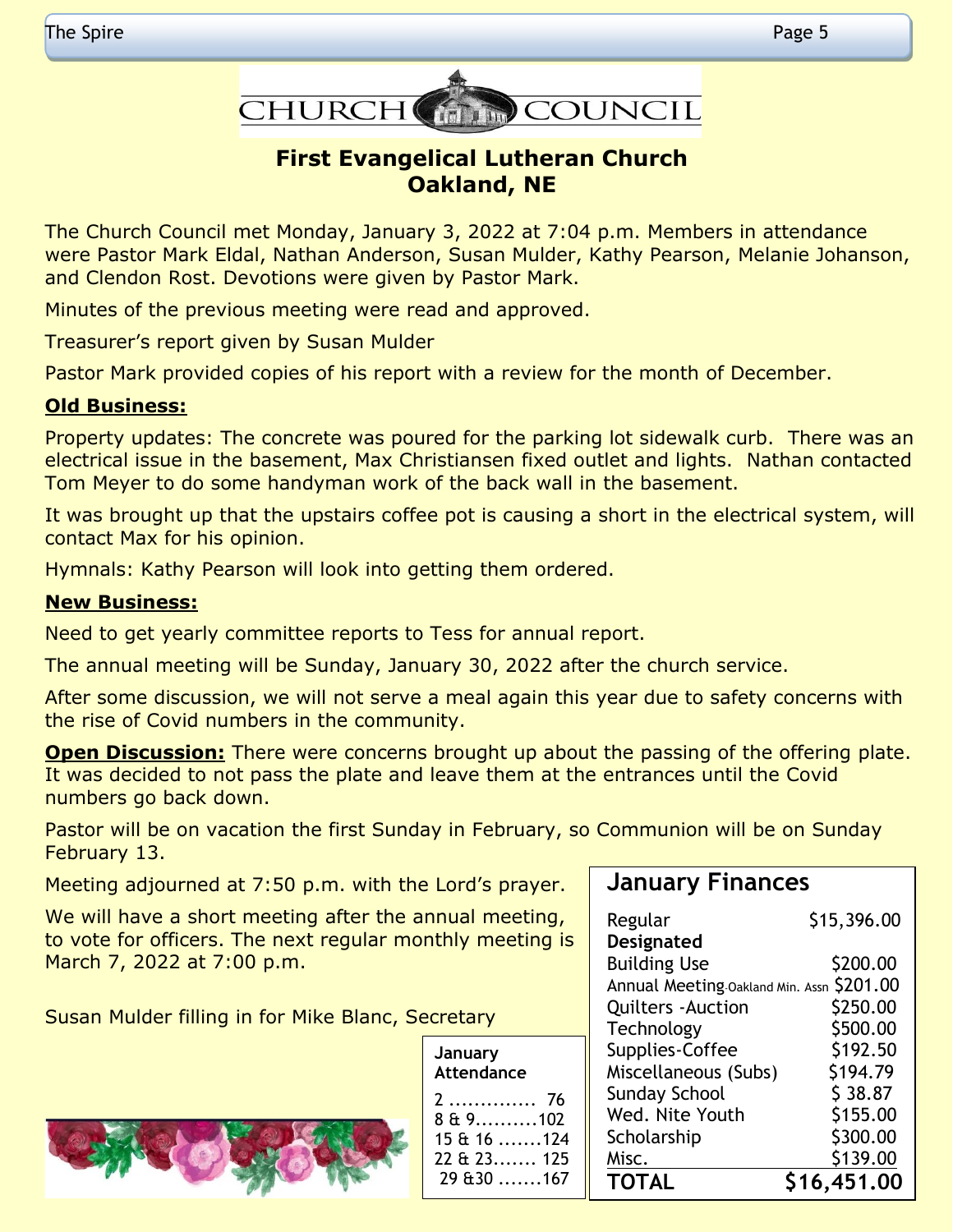## **PASTORAL ACTS – 2021**

#### **BAPTISMS**

#### **We welcomed into membership through holy baptism at First Evangelical Lutheran Church:**

**Brinnley Blake Guenther** on Sunday at 9:30 p.m. December 19, 2021. Her parents are Jeremy and Natalie Guenther. Brinnley was born October 22, 2021 in Omaha NE. Her sponsors are Lauren and Spencer Bromm and Blake Guenther.

**Payton Jaymes Parcel** on Saturday, August 28, 2021. Payton was born on February 14, 2021. Her parents are Austin and Nicole Parcel. Her sponsors are Trevor Enstrom, Emmy Bousquet, Jason and Ashley Parcel.

**Sandra Lynn Mieth** on Sunday, August 29, 2021. Sandra was born on January 14, 2021. Her parents are Dylan and Ashlie Mieth. Her sponsors are Kayla Mieth and Phillip Mieth.

**Layne Mark Meier** on Saturday evening, July 17,2021. Layne was born on April 29, 2021. His parents are Caleb and Shayna Meier. His sponsors are Justin Morton and Emma Konken.

**Blakley Marie Wilson** on February 2, 2021. Blakely is the daughter of Josh and Amanda Wilson. She was born on July 14, 2020. Her sponsors are Heath Stromquist and Dan and Sasha Wilson.

#### **WELCOME BLAKELY, PAYTON, SANDRA, LAYNE AND BRINNLEY!**

#### **NEW MEMBERS**

We welcomed into membership at First Ev. Lutheran Church:

**Brenton Pankoke** on Saturday evening, November 20, 2021.

**Norman and Jayne Bihr** on Sunday, August 29, 2021

**Glenice Eastburn** and **Gloria Wedegren** on August 14, 2021.

May God bless them as they become part of our fellowship!

#### **CONFIRMATIONS**

**FOURTEEN OF OUR YOUNG PEOPLE were confirmed Sunday April 25, 2021**: Kyler Case, Lillian Ehlers, Samantha Canarsky, River Wallerstedt, Anisten Rennerfeldt, Adilen Rennerfeldt, Nolan Magnusson, Corbin Guill, Gretchen Seagren, Jaxen Jorgensen, Garrett Klausen, Bailey Pelan, Braylon Anderson and Ostern Heineman. We're grateful for their faithfulness to be involved in this educational ministry. We're also grateful for Pastor Mark, Clendon Rost, Mark and Jean Schafersman, Sara Wallerstedt and Jan Wiltse and the parents of our confirmands for all their help with confirmation.

#### **WEDDINGS**

We extend our Congratulations and ask for God's blessing as they were joined in holy matrimony at First Ev. Lutheran Church:

**Emmy Bousquet and Trevor Enstrom** on October 23, 2021.

**Abigail Hyslop and David Lam** in Minneapolis MN on June 12, 2021.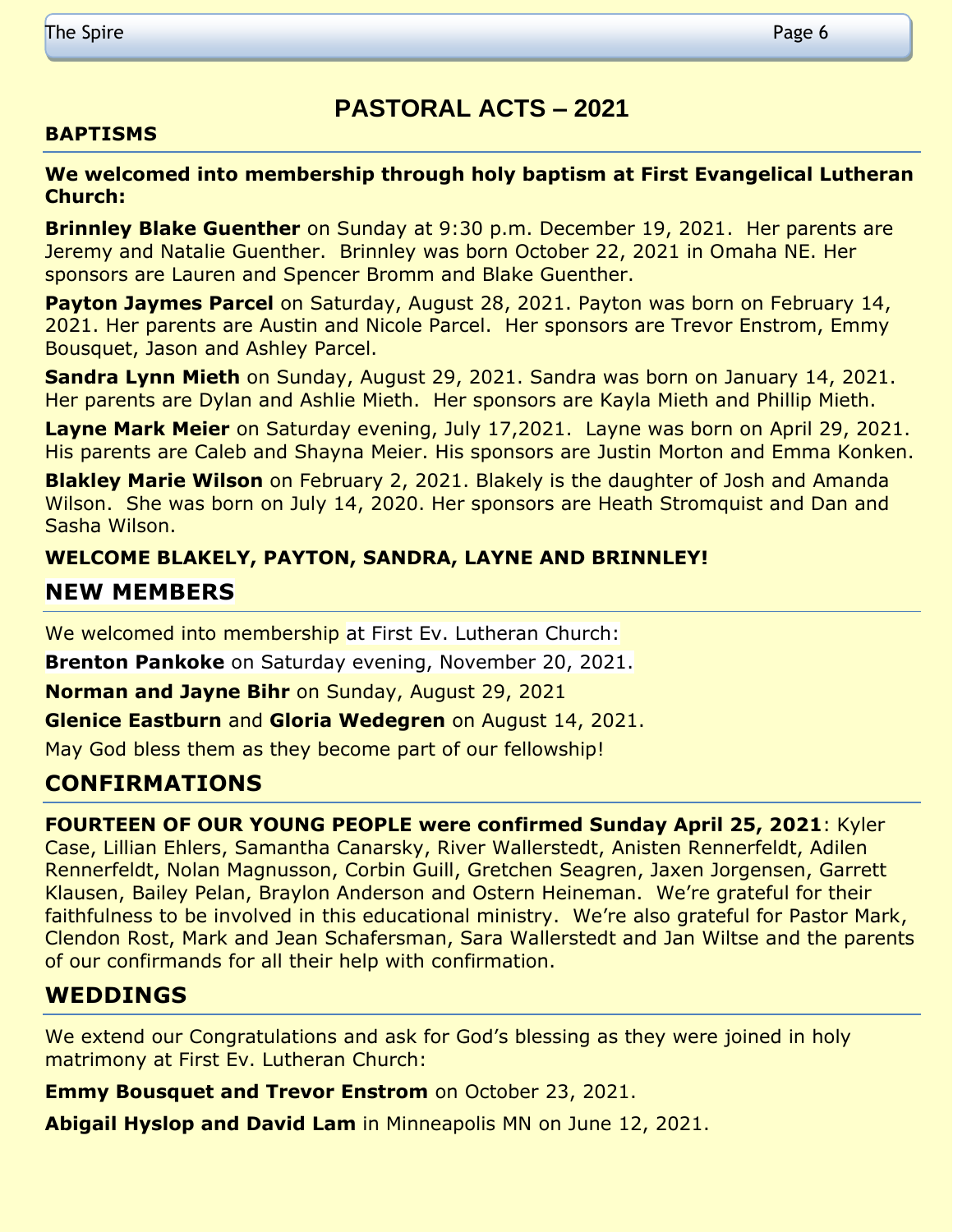## **FUNERALS**

#### **We commended into God's Hands:**

#### **At the First Evangelical Lutheran Church in Oakland with Pastor Mark Eldal officiating:**

| Patricia Moseman               | - Funeral Service - Saturday, March 6, 2021       |
|--------------------------------|---------------------------------------------------|
| Ed Anderson                    | - Memorial Service - Saturday, May 22, 2021       |
| <b>Roger Peterson</b>          | - Memorial Service - Saturday, June 5, 2021       |
| <b>Earl Miller</b>             | - Funeral Service - Saturday, June 26, 2021       |
| Rojane Linder                  | - Funeral Service - Thursday, July 29, 2021       |
| Clara Frahm                    | - Memorial Service - Saturday, August 21, 2021    |
| Dorothy Wallace                | - Memorial Service - Friday, November 5, 2021     |
| <b>Bill Johnson</b>            | - Funeral Service - Monday, October 18, 2021      |
| <b>Suzanne Johnson</b>         | - Funeral Service - Wednesday, November 3, 2021   |
| James Toohey                   | - Memorial Service - Wednesday, November 11, 2021 |
| Thomas J. Hultquist            | - Funeral Service - Monday, November 29, 2021     |
| Larry D. Paulson               | - Funeral Service - Wednesday, December 16, 2021  |
| <b>At Cemetery in Onawa IA</b> |                                                   |
| <b>Michael McNeill</b>         | - Graveside Service - Thursday, April 22, 2021    |

## **IN OUR PRAYERS OF CONCERN PLEASE INCLUDE:**

Elfie Nelson, Gloria Wedegren, Janelle Dirksen **(Greg Doffin's mother)**, Arlene Carper, Aaron Anderson, Teresa Egbers, Connie Peterson, Larry Starman, John Mead **(Hilda Benne's nephew)**, Barbara Ashton, Laurie Canarsky, Paul Anderson, Haylee Werth **(Doc & Bev Peterson's Great Granddaughter)**, Denise Hall Salzbrenner **(Phil and Judy Hall's daughter)**, Landon Johnson, Jane Stucky, Jackie Kirkpatrick **(Julie Gershon's mother)**, Bill Dix, Deloris Nielsen, Tony Kochel **(Hilda Benne's nephew-in-law)**, Stacy Long, Lincoln Nobel Hangman **(Julie Gershon's nephew),** the family of Anton Kubr **(Molly Broekmeier's grandfather)**, the family of Lila Froelich **(Tiffany Johnson's Grandmother)**, our service men and women and all those deployed to foreign countries, rescue workers, and law enforcement officers and our shut-ins, and our youth ministry.

## Kindness is like snow…..

 It beautifies everything it covers. Be kind and compassionate to one another, forgiving each other as in Christ forgave you.

FOR I KNOW THE PLANS I HAVE FOR YOU, DECLARES THE LORD, PLANS TO<br>PROSPER YOU AND NOT TO HARM YOU, PLANS TO GIVE YOU HOPE<br>AND A FUTURE. JEREMIAH 29:11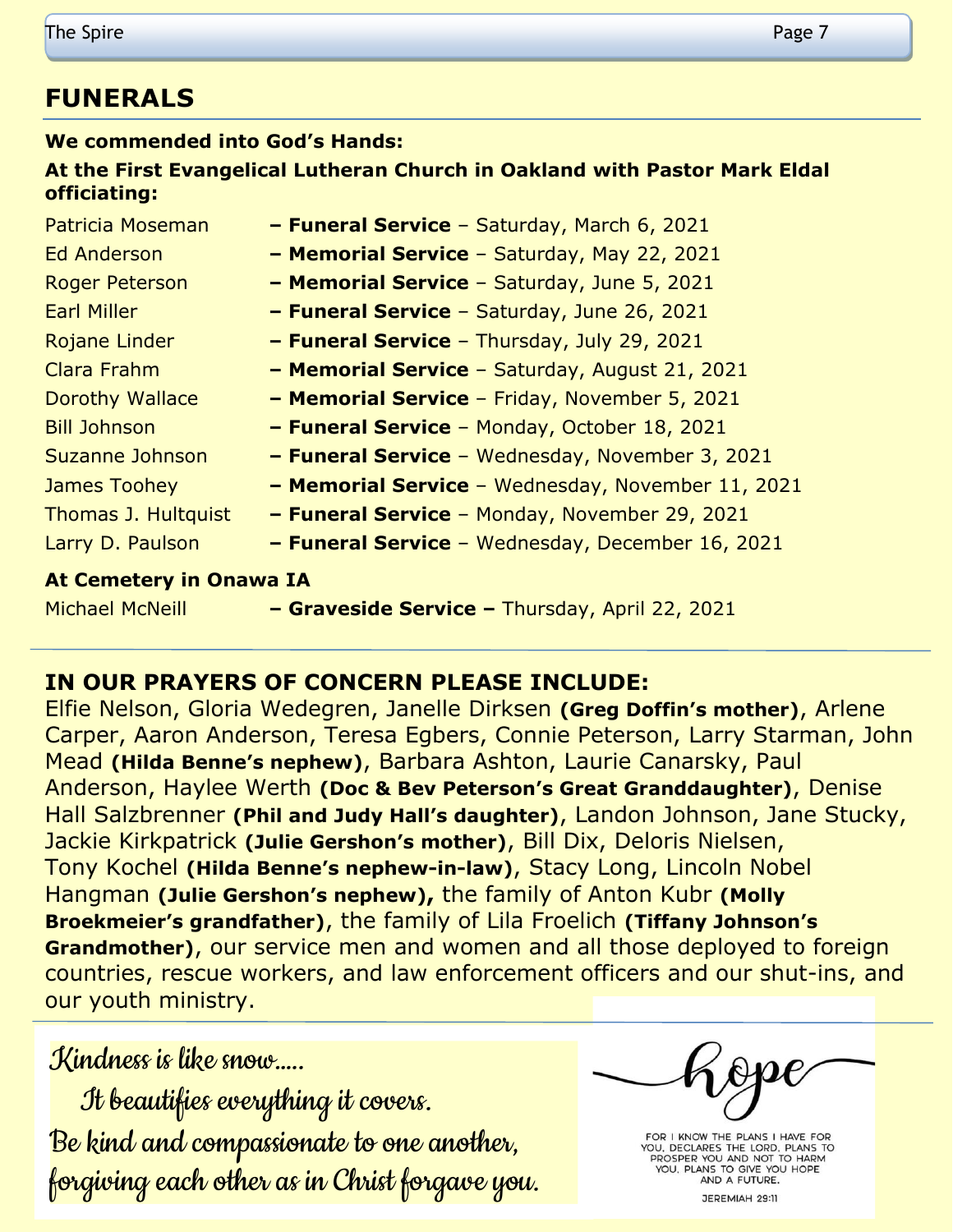| CHUNCH DUTILS - FEDNUANT 2022 |                                                 |  |               |                                |  |   |
|-------------------------------|-------------------------------------------------|--|---------------|--------------------------------|--|---|
|                               | Sunday, February 6, 2022                        |  |               |                                |  |   |
|                               | Coffee, Greeting & Usher Jim and Tammy VonEssen |  |               |                                |  |   |
|                               | <b>Head Usher Sam Schmidt and Roger Moderow</b> |  |               |                                |  |   |
|                               | Reader Beverly Peterson                         |  | Sound         | Dan Tanksley                   |  | 1 |
|                               | <b>Broadcast</b> Lillian Ehlers                 |  |               |                                |  |   |
|                               | Acolyte Lyndsey Johnson                         |  | <b>Screen</b> | Javar Larson                   |  |   |
|                               | Sat. Night Pianist - Ruth Wallerstedt           |  |               | Sun Morning Accomp. Bryan Bohn |  |   |

#### **Sunday, February 13, 2022**

| Coffee, Greeting & Usher              | Nate, Jen, Noah and Ivy Anderson |                                 |
|---------------------------------------|----------------------------------|---------------------------------|
| <b>Head Usher Larry Johnson</b>       |                                  |                                 |
| Reader Youth Group                    | Sound                            | Tess Johnson                    |
| Broadcast Gretchen Seagren            |                                  |                                 |
| Acolyte Javar Larson                  |                                  | Screen Myesha Larson            |
| Sat. Night Pianist - Ruth Wallerstedt |                                  | Sun Morning Accomp. We The Many |
|                                       |                                  |                                 |

#### **Sunday, February 20, 2022**

Coffee, Greeting & Usher George, Becca, Daniel, Sonja and Samuel Bedrnicek Head Usher Brad Bousquet Reader Sandra Johnson Sound Dan Tanksley Broadcast Grady Gatewood Acolyte Myesha Larson National Screen Carolyn Magnusson Sat. Night Pianist Danny Bedrnicek Sun Morning Accomp. Bryan Bohn

#### **Sunday, February 27, 2022**

|                                | Coffee, Greeting & Usher            | Joe, Wendi and Braylon Anderson |                       |                       |                                |
|--------------------------------|-------------------------------------|---------------------------------|-----------------------|-----------------------|--------------------------------|
| <b>Head Usher Clare Wiltse</b> |                                     |                                 |                       |                       |                                |
|                                | Reader Patty Miller                 |                                 | Sound                 | <b>Travis Thomsen</b> |                                |
|                                | <b>Broadcast Tess Johnson</b>       |                                 |                       |                       |                                |
|                                | <b>Acolyte</b> Carolyn Magnusson    |                                 | Screen Colton Moseman |                       |                                |
|                                | Sat. Night Pianist Ruth Wallerstedt |                                 |                       |                       | Sun Morning Accomp. Bryan Bohn |

## **CHURCH DUTIES – MARCH 2022**

#### **Wednesday, March 3** – **Ash Wednesday Service**

Head Usher - Roger Moderow Sound – Tess Johnson Acolyte - Colton Moseman National Screen - Sage Sydow-Stock Lenten Service Accomp. - Bryan Bohn

#### **Sunday, March 6, 2022 - Communion Service**

Coffee, Greeting & Usher Brad, Alissa, Emmy, Megan, Carter and Caleb Bousquet Head Usher Sam Schmidt and Roger Moderow Reader Mona Tanksley North Cound Dan Tanksley Broadcast Grant Seagren Acolyte Colton Moseman Screen Sage Sydow-Stock Sat. Night Pianist Cindy Blanc Sun Morning Accomp. Bryan Bohn

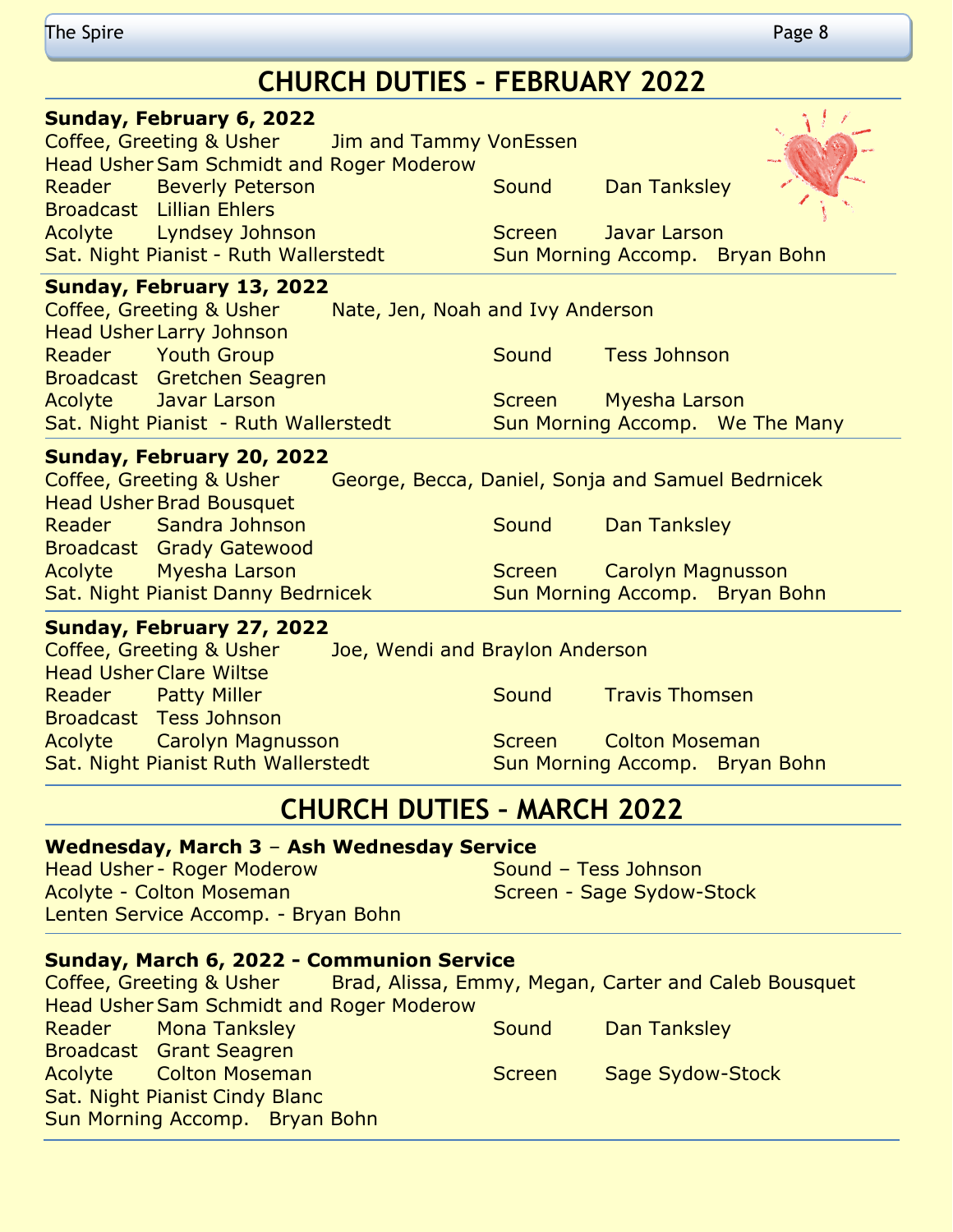The Spire Page 9

#### **Wednesday, March 9** - **Lenten Service**

Head Usher - Sam Schmidt Sound – Dan Tanksley Acolyte - Preston Rost Screen - Piper Tanksley Lenten Service Accomp. - Bryan Bohn

#### **Sunday, March 13, 2022 - Youth Service**

Coffee, Greeting & Usher - Mike and Karen Blanc Head Usher - Larry Johnson Reader - Youth Group Sound - Tess Johnson Broadcast - Adilen Rennerfeldt Macolyte - Piper Tanksley Screen - Mia Thomsen Sat. Night Pianist - Ruth Wallerstedt Sun Morning Accomp. - We The Many

#### **Wednesday, March 16, 2022 - Lenten Service**

Head Usher - Larry Johnson Sound - Tess Johnson Acolyte - Mia Thomsen Screen - Grace Wallerstedt Lenten Service Accomp. - Bryan Bohn

#### **Sunday, March 20, 2022 - Service of Word and Prayer**

Coffee, Greeting & Usher - Darrell & Cheryl Denker and Betty & Nathaniel Dixon Head Usher - Brad Bousquet and/or Charlie Seagren Reader - Linda Jones Sound - Dan Tanksley Broadcast - Brayden Selk Acolyte - Grace Wallerstedt Screen - Joseph Findlay Sat. Night Pianist - Danny Bedrnicek Sun Morning Accomp. - Bryan Bohn

#### **Wednesday, March 23, 2022 - Lenten Service**

Head Usher - Brad Bousquet and/or Charlie Seagren Acolyte -Joseph Findlay Screen - Tate Penke Lenten Service Accomp. - Bryan Bohn Sound - Tess Johnson

#### **Sunday, March 27, 2022 - Service of Word and Prayer**

Coffee, Greeting & Usher - Loren, Julie, Lillian, Landon and Logan Ehlers Head Usher - Clare Wiltse Reader - Kathy Pearson New Sound - Travis Thomsen Broadcast - Anisten Rennderfeldt Macolyte - Tate Penke Screen - Brody Tanksley Sat. Night Pianist - Ruth Wallerstedt Sun Morning Accomp. - Bryan Bohn

#### **Wednesday, March 30, 2022 - Lenten Service**

Head Usher - Clare Wiltse **Sound - Travis Thomsen** Acolyte - Brody Tanksley Manuel Colton Tanksley Lenten Service Accomp. - Bryan Bohn

#### **Sunday, April 3, 2022 - Communion**

Coffee, Greeting & Usher - Gary & Gail Elsasser and Trent and Kiersten and Oliver Elsasser Head Usher - Sam Schmidt and Roger Moderow Reader - Sandy Husar Sound - Dan Tanksley Broadcast - Lillian Ehlers Acolyte - Colton Tanksley Screen - Sonia Bedrnicek Sat. Night Pianist -Sun Morning Accomp. - Bryan Bohn